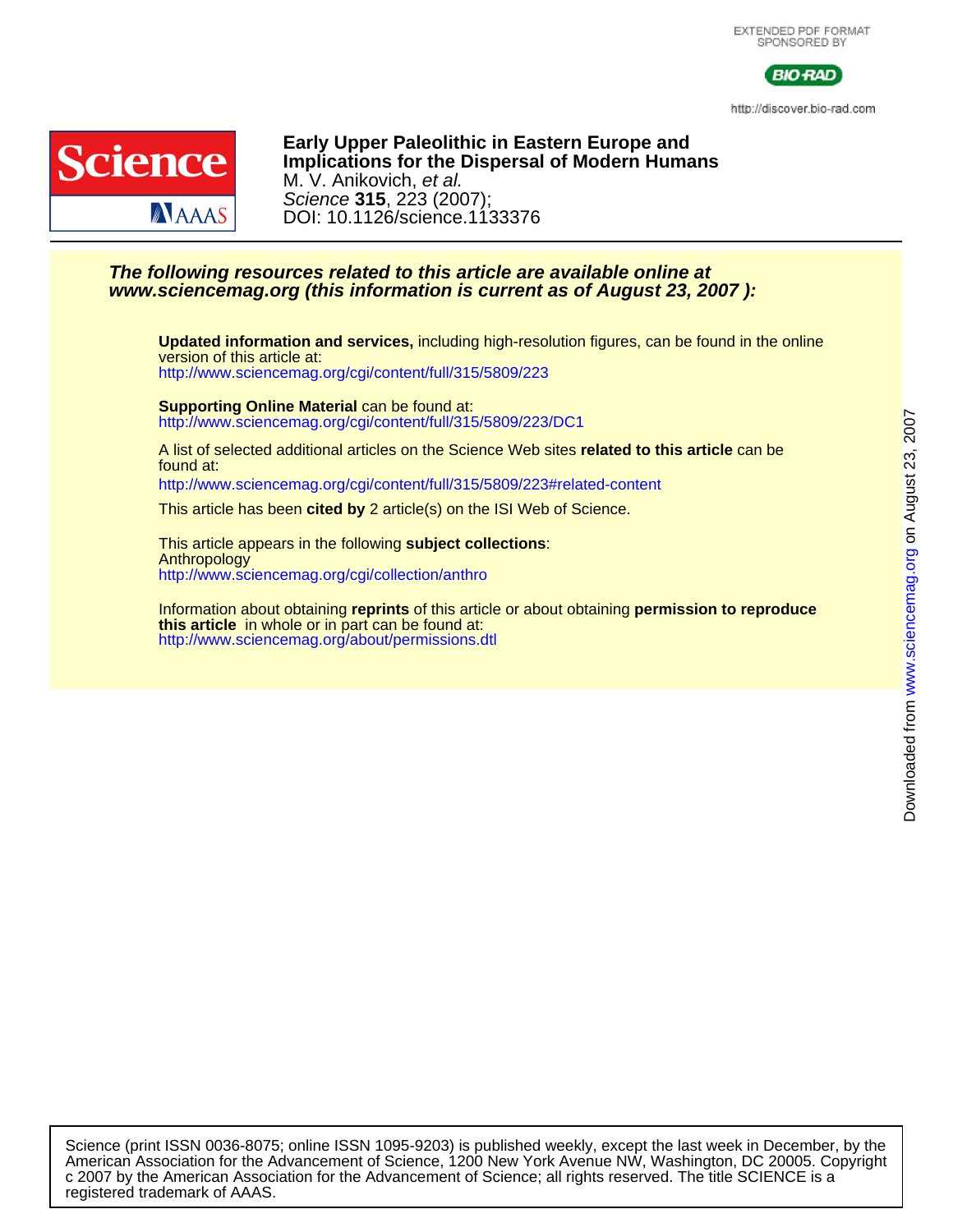# Early Upper Paleolithic in Eastern Europe and Implications for the Dispersal of Modern Humans

M. V. Anikovich, $^1$  A. A. Sinitsyn, $^1$  John F. Hoffecker, $^{2\ast}$  Vance T. Holliday, $^3$  V. V. Popov, $^4$ S. N. Lisitsyn,<sup>1</sup> Steven L. Forman,<sup>5</sup> G. M. Levkovskaya,<sup>1</sup> G. A. Pospelova,<sup>6</sup> I. E. Kuz'mina,<sup>7</sup> N. D. Burova, $^1$  Paul Goldberg, $^8$  Richard I. Macphail, $^9$  Biagio Giaccio, $^{10}$  N. D. Praslov $^1$ 

Radiocarbon and optically stimulated luminescence dating and magnetic stratigraphy indicate Upper Paleolithic occupation—probably representing modern humans—at archaeological sites on the Don River in Russia 45,000 to 42,000 years ago. The oldest levels at Kostenki underlie a volcanic ash horizon identified as the Campanian Ignimbrite Y5 tephra that is dated elsewhere to about 40,000 years ago. The occupation layers contain bone and ivory artifacts, including possible figurative art, and fossil shells imported more than 500 kilometers. Thus, modern humans appeared on the central plain of Eastern Europe as early as anywhere else in northern Eurasia.

**M** odern humans and their Upper Paleo-<br>
rapidly across western and central<br>
Furone roughly 42,000 to 40,000 years ago: lithic industry (Aurignacian) spread Europe roughly 42,000 to 40,000 years ago; there is evidence for a slightly earlier influx in south central Europe  $(I)$ . The early Aurignacian sites appear to represent the dispersal of modern humans from Africa into Europe [although their skeletal remains more than 30,000 years old are scarce in northern Eurasia (2)]. The initial spread of the Upper Paleolithic is difficult to date because this event lies near the limit of effective <sup>14</sup>C dating and a major radiocarbon plateau (3). A volcanic ash deposited about 40,000 years ago (the CI tephra) provides a stratigraphic marker in parts of southern and eastern Europe (4). On the Don River in Russia, Aurignacian artifacts are buried within and beneath the CI tephra at Kostenki (5, 6). Below the tephra lie traces of a local Upper Paleolithic industry that appears to date as early as  $45,000$  to  $42,000$  years ago  $(7)$ and contains typical Upper Paleolithic tool forms, personal ornaments, carved ivory (possible figurative art), and raw materials imported from distant sources  $(8, 9)$ . The artifacts probably were made by modern humans, although skeletal remains are confined to isolated teeth. The Kostenki discovery indicates the presence of a fully developed Upper Paleolithic industry on the central

<sup>1</sup>Institute of the History of Material Culture, Russian Academy of Sciences, 191186 St. Petersburg, Russia. <sup>2</sup>Institute of Arctic and Alpine Research, University of Colorado, Boulder, CO 80309, USA. <sup>3</sup> Departments of Anthropology and Geosciences, University of Arizona, Tucson, AZ 85721, USA. <sup>4</sup>Kostenki Museum-Preserve, 396355 Kostenki, Voronezh region, Voronezh, Russia. <sup>5</sup> Luminescence Dating Research Laboratory, Department of Earth and Environmental Sciences, University of Illinois, Chicago, IL 60607, USA. <sup>6</sup>Institute of Earth Physics, Russian Academy of Sciences, 123995 Moscow, Russia. 7 Zoological Institute, Russian Academy of Sciences, 199034 St. Petersburg, Russia. <sup>8</sup>Department of Archaeology, Boston University, Boston, MA 02215, USA. <sup>9</sup>Institute of Archaeology, University College London, London WC1H 0PY, UK. <sup>10</sup>Istituto di Geologia Ambientale e Geoingegneria–CNR, Consiglio Nazionale delle Ricerche, 00133 Rome, Italy.

\*To whom correspondence should be addressed. E-mail: john.hoffecker@colorado.edu

East European Plain as early as anywhere in northern Eurasia, and it has implications for both the timing and routes of modern human dispersal.

Kostenki is located ~400 km south of Moscow on the west bank of the Don River, which is deeply incised by ravines (Fig. 1). Most of the Paleolithic sites are found on low terraces near the mouths or the upper reaches of these ravines (10, 11), all of which contain active springs. A total of 21 sites—most of them comprising several occupation levels—are known at Kostenki. An additional seven sites now are recorded near Borshchevo, several kilometers to the southeast  $(11-13)$  (Fig. 2).

The west bank of the Don Valley is composed of Cretaceous marl and sand that unconformably overlie Devonian clay (14–16). Although several Upper Paleolithic sites (e.g., Kostenki 18) are located on the third terrace (30 to 40 m) in late Pleistocene loams that directly overlie Cretaceous sand, most sites are found on the second (15 to 20 m) or first  $(10 \text{ m})$  terrace  $(10-12)$ . Sites that contain Upper Paleolithic artifacts dating to the interstadial that correlates with Marine Isotope Stage 3 (60,000 to 30,000 years ago) are confined to the second terrace. Alluvium of this terrace was deposited by the Don River earlier than 50,000 years ago and rests unconformably on the Devonian clay  $(17)$ . Above the alluvium is a sequence of interbedded lenses of silt, carbonate, chalk fragments, and organic-rich loam ("humic beds") that date to  $\sim$  50,000 to 30,000 years ago



Fig. 1. Map of the Kostenki-Borshchevo area (14, 17), showing the location of Upper Paleolithic sites investigated during 2001–2004. Inset: location of Kostenki.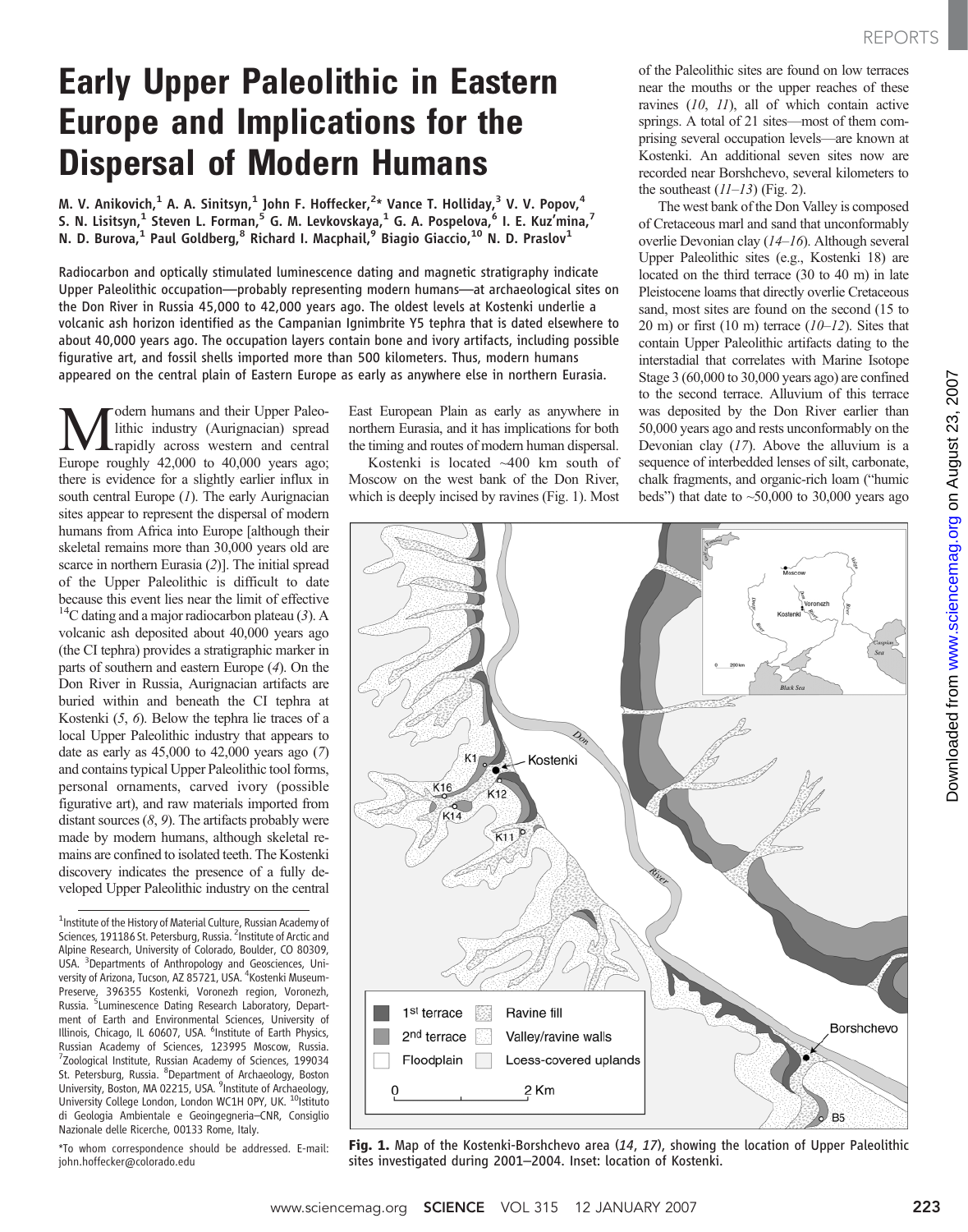### REPORTS

(18) (tables S1 and S2). Micromorphology analysis indicates that the carbonate is primary and probably derived from local springs and seeps, whereas the chalk fragments represent eroded Cretaceous marl washed and soliflucted from higher slopes (Fig. 3) (table S3).

The humic beds are subdivided by the Campanian Ignimbrite (CI) Y5 tephra (5, 19). The CI tephra has an  $^{40}Ar/^{39}Ar$  date of 41,000 to 38,500 years ago and is stratigraphically correlated with the onset of Heinrich Event 4, as well as with Laschamps geomagnetic excursion and a related cosmogenic nuclide peak (4, 20). At Kostenki 12, sediment below the level of the ash horizon yielded optically stimulated luminescence (OSL) dates of between 52,440 ± 3850 and 45,200 ± 3260 years (table S4). Paleomagnetic measurements show that this



Fig. 2. Excavations at Kostenki 14 in 2002, showing the north and east walls.

sediment contains the Laschamps excursion, which has been dated elsewhere to 45,000 to 39,000 years ago  $(21, 22)$ . Calibration of conventional and AMS radiocarbon dates obtained on charcoal (23) with two long curves (24, 25) yields a similar chronology, although calibrated dates above and below the CI tephra are roughly 2000 years younger than ages determined by other methods (table S5).

Artifacts assigned to the Upper Paleolithic have been recovered from all levels of the humic beds (including the tephra horizon at Kostenki 14) and indicate substantive occupation of the Kostenki area before 40,000 years ago. Human skeletal remains found below the tephra are confined to two isolated teeth, which are tentatively assigned to modern humans (Homo sapiens) (8, 9). More complete skeletal remains that can be firmly attributed to modern humans have been recovered from the humic layers (and a buried soil at Kostenki 1) above the CI tephra and dated to  $\geq$ 30,000 years ago (23).

Although generally rare in eastern Europe, assemblages that may be assigned to the Aurignacian industry are present at Kostenki (26). An early Aurignacian assemblage containing endscrapers, lamelles Dufour, and ornaments of shell and bone was recovered from the CI tephra at Kostenki 14 (i.e., ~40,000 years ago) (6). Younger Aurignacian artifacts are associated with the buried soil above the tephra at Kostenki 1 and date to  $\sim$ 30,000 years ago (7, 12).

Occupation layers buried below the CI tephra at Kostenki 1, 12, 14, and 17 contain Upper Paleolithic assemblages that precede the local Aurignacian. Pollen stratigraphy at Kostenki 12 (which exhibits good agreement with the magnetic characteristics of the sediment) indicates that the interbedded silts and organic loams containing these assemblages accumulated during a series of warm and cold oscillations during MIS 3 before the CI eruption (27, 28). The period of maximum warmth corresponds to the lowest artifact-bearing units and—on the basis of stratigraphic position and OSL dates—is correlated with GIS 12 in the Greenland ice record (with an estimated age of 45,000 years in GISP2) (29), which appears to represent a lower limiting date for Upper Paleolithic occupation at Kostenki.

At least two types of assemblages are found below the CI tephra. At Kostenki 14, the lowermost occupation level (Layer IVb) contains prismatic blade cores, bladelets, end-scrapers, burins, pièces ésquillées, and small bifaces. Nonstone artifacts include bone points, antler mattocks, worked ivory, and perforated shell ornaments (Fig. 4). One carved piece of ivory appears to represent the head of an (unfinished) human figurine (Fig. 4E) (8). At Kostenki 17, Layer II yielded large prismatic blades, numerous burins, end-scrapers, and some pièces ésquillées. Ornaments of stone were perforated with a handoperated rotary drill (9). Nonstone items include bone points and awls and some worked ivory. These assemblages are associated with large numbers of small and medium mammal remains especially hare (Lepus tanaiticus), arctic fox (Alopex lagopus), and wolf (Canis lupus)—and some bird remains. The bones and teeth of large mammals, including horse (Equus latipes) and

| Fig. 3. Stratigraphic profile<br>of Kostenki 12 (east wall)<br>showing the position of the<br>humic beds, CI tephra horizon,<br>Laschamps excursion, and<br>Upper Paleolithic cultural<br>layers, as well as OSL dates<br>and calibrated radiocarbon | <b>MODERN CHERNOZEM</b><br>LOESS-LIKE LOAM    |                                                       | <b>OSL Dates</b>                                                                                                                    | Radiocarbon Dates                                                      |
|------------------------------------------------------------------------------------------------------------------------------------------------------------------------------------------------------------------------------------------------------|-----------------------------------------------|-------------------------------------------------------|-------------------------------------------------------------------------------------------------------------------------------------|------------------------------------------------------------------------|
| dates on charcoal.                                                                                                                                                                                                                                   |                                               |                                                       | 19,890+/-1730 (UIC-1418)                                                                                                            |                                                                        |
|                                                                                                                                                                                                                                                      |                                               |                                                       | 25,770+/-2250 (UIC-1419)                                                                                                            |                                                                        |
|                                                                                                                                                                                                                                                      | UPPER HUMIC BED                               |                                                       | 30,030+/-2210 (UIC-916)                                                                                                             |                                                                        |
|                                                                                                                                                                                                                                                      |                                               | <b>CULTURAL LAYER Ja</b>                              |                                                                                                                                     | 33,200 +/- 666 cal BP<br>38,019 +/- 900 cal BP                         |
|                                                                                                                                                                                                                                                      | CI TEPHRA                                     |                                                       |                                                                                                                                     |                                                                        |
|                                                                                                                                                                                                                                                      | <b>LASCHAMPS EXCURSION</b><br>LOWER HUMIC BED | <b>CULTURAL LAYER III</b><br><b>CULTURAL LAYER IV</b> | 48,870+/-3650 (UIC-915)<br>47,390+/-3470 (UIC-946)<br>50,120+/-3630 (UIC-947)<br>45,200+/-3260 (UIC-945)<br>52,440+/-3850 (UIC-917) | 41,732 +/-190 cal BP<br>41,909 +/- 218 cal BP<br>41.240 +/- 550 cal BP |
|                                                                                                                                                                                                                                                      |                                               | KOSTENKI 12 FAST WALL                                 |                                                                                                                                     |                                                                        |

KOSTENKI TZ EAST WALL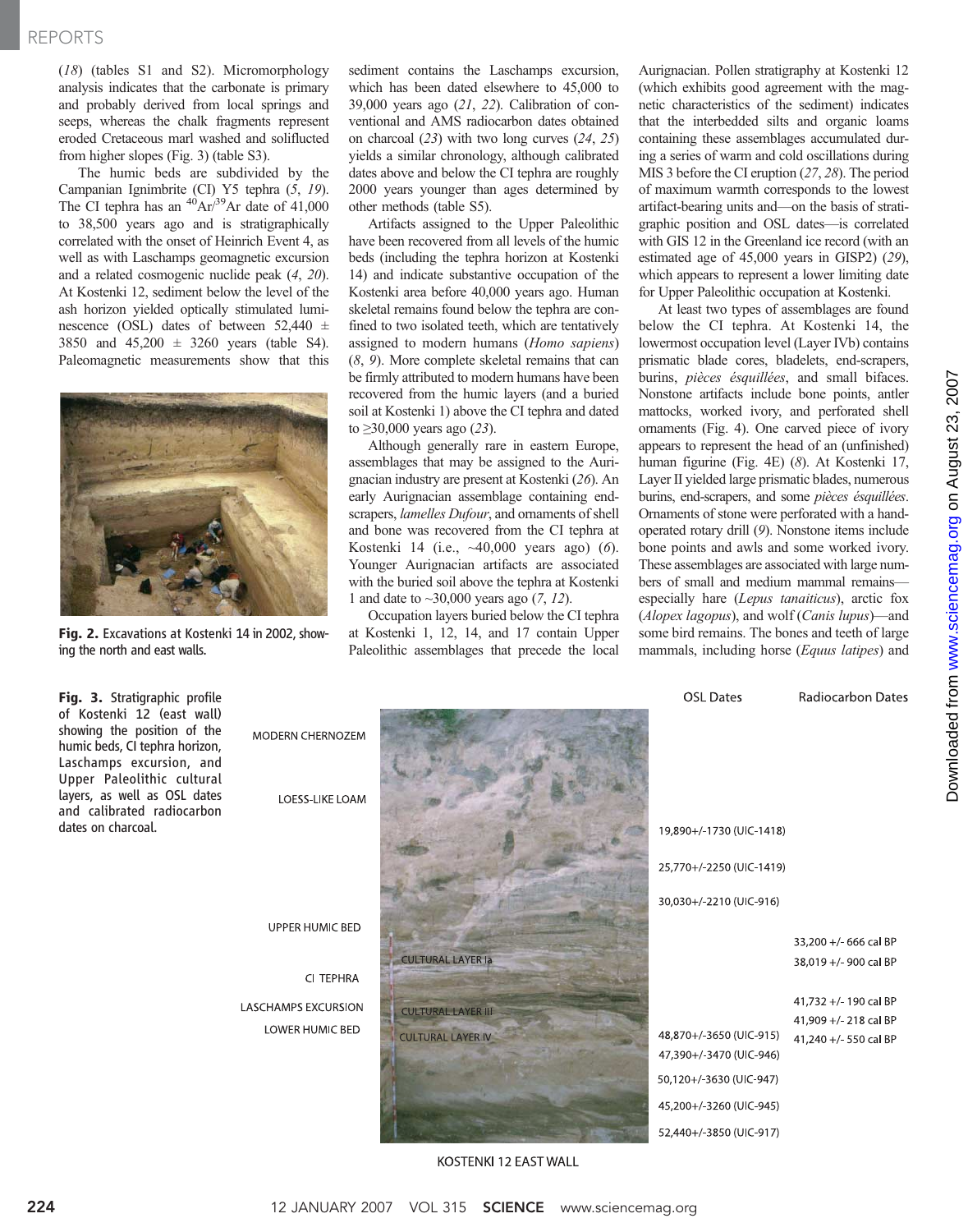Fig. 4. Stone, ivory, and bone artifacts from the lowest Upper Paleolithic horizon at Kostenki (Kostenki 14, Layer IVb): (A to C) burins; (D) small bade fragments; (E) carved ivory fragment possibly representing the head of an unfinished human figurine; (F) blade core; (G) perforated fossil shell; (H) bone awl; (I) bone point. Scale  $bar = 5$  cm.



reindeer (Rangifer tarandus), are present but less common (30).

The artifact assemblages below the CI tephra do not represent an Upper Paleolithic industry that is "transitional" from the local Middle Paleolithic, but rather an abrupt departure from the latter. Prismatic blade technology is predominant and Middle Paleolithic artifact types are rare. Most of the stone used for artifact production was imported 100 to 150 km from its sources (9), and the perforated shells (Columbellidae) in the lowermost level at Kostenki 14 (Fig. 4G) apparently are derived from a source no closer than the Black Sea (i.e., transported  $>500$  km) (8). Other raw materials include bone, antler, and ivory. Most noteworthy is the carved ivory piece that may represent an example of figurative art. Novel technologies include the rotary drill and—by implication—devices for harvesting small game (26). Although taxonomic assignment of the associated human teeth is tentative, the contents of this Upper Paleolithic industry suggest that it was probably manufactured by modern humans.

Deposits below the CI tephra at Kostenki also yielded several artifact assemblages that primarily contain typical Middle Paleolithic tool forms (e.g., side-scrapers, bifaces) manufactured on flakes (7). They lack imported raw materials, bone-antler-ivory artifacts, and art. The faunal remains are confined to large mammals (30). These assemblages, which are assigned to the local Strelets culture, are analogous to the "transitional" Upper Paleolithic industries of western and central Europe (especially the Szeletian), at least some of which apparently were produced by local

Neandertals (1, 26). The Strelets artifacts are not associated with any human skeletal remains and their makers are unknown. They may represent an activity variant of the other Kostenki industry (i.e., probably produced by modern humans) related to the butchering of large mammals. Younger Strelets assemblages are found above the CI tephra (7, 12).

The developed (i.e., nontransitional) Upper Paleolithic industry in the lowest occupation levels of Kostenki 14 and 17 appears to represent an intrusion of modern humans onto the central East European Plain several thousand years before their spread across western and eastern Europe. It is not clear whether Neandertals also occupied the central East European Plain at this time (although they were present in other parts of eastern Europe) (26), and both climate and the presence of human competitors might have played a role in the early appearance of modern humans on the middle Don River. Also unclear is the relationship between the Kostenki industry and the earliest dated Upper Paleolithic remains in south central Europe, which appear to be of comparable age  $(1, 4)$ . Although broadly similar, the early Upper Paleolithic assemblages of each region may represent separate routes of dispersal for modern humans entering Europe.

#### References and Notes

- 1. P. Mellars, Nature 439, 931 (2006).
- 2. N. J. Conard, P. M. Grootes, F. H. Smith, Nature 430, 198 (2004).
- 3. K. Hughen et al., Science 303, 202 (2004).
- 4. F. G. Fedele, B. Giaccio, R. Isaia, G. Orsi, Geophys. Monogr. 139, 301 (2003).
- 5. D. M. Pyle et al., XVI INQUA Congress Program with Abstracts (Desert Research Institute, Reno, NV, 2003), p. 147.
- 6. A. A. Sinitsyn, Antiquity 77, 9 (2003).
- 7. M. V. Anikovich, Archaeol. Ethnol. Anthropol. Eurasia 2, 15 (2003).
- 8. A. A. Sinitsyn, in Kostenki v kontekste paleolita Evrazii, A. A. Sinitsyn, V. Ya. Sergin, J. F. Hoffecker, Eds. (IIMK, St. Petersburg, 2002), pp. 190–195.
- 9. P. I. Boriskovskii, Mater. Issled. Arkheol. SSSR 121 (1963).
- 10. A. N. Rogachev, Mater. Issled. Arkheol. SSSR 59, 9 (1957).
- 11. R. G. Klein, Man and Culture in the Late Pleistocene: A Case Study (Chandler, San Francisco, 1969).
- 12. N. D. Praslov, A. N. Rogachev, Eds., Paleolit Kostenkovsko-Borshchevskogo raiona na Donu 1879–1979 (Nauka, Leningrad, 1982).
- 13. P. P. Efimenko, Kostenki I (USSR Academy of Sciences, Moscow, 1958).
- 14. G. I. Lazukov, Mater. Issled. Arkheol. SSSR 59, 135 (1957).
- 15. M. I. Grishchenko, Tr. Kom. Izuch. Chetvertich. Perioda 17, 62 (1961).
- 16. A. A. Velichko, Geologicheskii vozrast verkhnego paleolita tsentral'nykh raionov Russkoi ravniny (USSR Academy of Sciences, Moscow, 1961).
- 17. G. I. Lazukov, in Paleolit Kostenkovsko-Borshchevskogo raiona na Donu 1879–1979, N. D. Praslov, A. N. Rogachev, Eds. (Nauka, Leningrad, 1982), pp. 13–37.
- 18. G. V. Kholmovoi, E. V. Nesterova, Pleistotsenovye otlozheniya Kostenkovsko-Borshchevskogo paleoliticheskogo raiona (Voronezh State Univ., Voronezh, 2001).
- 19. I. V. Melekestsev, V. Yu. Kirianov, N. D. Praslov, Vulkanol. Seismol. 3, 35 (1984).
- 20. T. Ton-That, B. Singer, M. Paterne, Earth Planet. Sci. Lett. 184, 645 (2001).
- 21. G. A. Pospelova, in Problemy rannei pory verkhnego paleolita Kostenkovsko-Borshchevskogo raiona i sopredel'nykh territorii, M. V. Anikovich, Ed. (Russian Academy of Sciences, St. Petersburg, 2005), pp. 87–92.
- 22. G. A. Pospelova, G. N. Petrova, Z. V. Sharonova, Fiz. Zemli 5, 65 (1998).